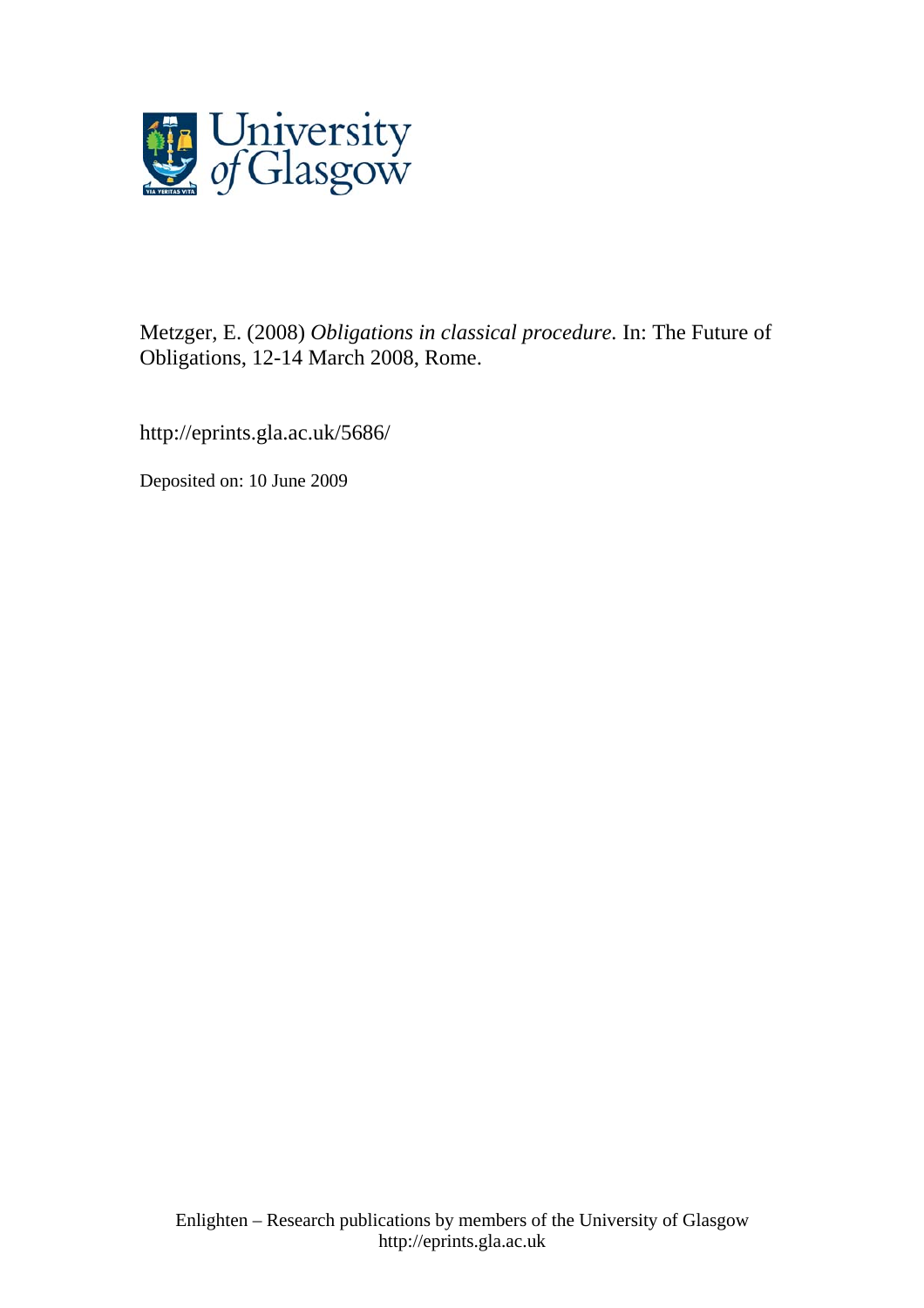# Obligations in Classical Procedure

Ernest Metzger\*

 $\overline{a}$ 

Abstract—The civil law gave the praetor relatively few rules of procedure with which to manage a tribunal. Accordingly many rules of procedure were the product of the praetor's own active lawmaking. His lawmaking frequently took the form of actions and stipulations, which is to say, obligations. This essay describes a selection of law reforms where this was the case. The essay concludes with the suggestion that the praetor turned to more effective methods of enforcement, not because the older methods were poor, but because parties were more frequently turning to litigation for the adjudication of claims, and less frequently for simple arbitration.

This paper was given at the American Academy in Rome, at a conference entitled *A Conference on Roman Law: The Future of Obligations*, which took place 12–14 March 2008.

Roman civil procedure developed and evolved like any other body of law, with perhaps one unique difference: the pressures for reform regularly took place under the very gaze of the praetor. He was witness to the wasted time, the over-eager plaintiffs, the reluctant defendants, and the shameless airing of private affairs. He was uniquely placed to see, understand, and respond to problems. His responses took the form of various tools or "devices," such as stipulations, actions, defenses, and oaths. With such devices he could enforce or encourage appropriate behavior towards his tribunal.

 This essay discusses the use of obligations as a device to reform civil procedure. The thesis is a very simple one. First, the civil law equipped the praetor with relatively few rules of procedure. He made up the deficiency in the civil law by actively creating rules of procedure himself. Second, the praetor's lawmaking frequently took the form of actions and stipulations, which is to say, obligations. Accordingly the discussion below offers a selection of examples in which the law of procedure was reformed with the aid of obligations. Given the scarcity of evidence on procedure, the examples offered are some of the few

Douglas Professor of Civil Law, University of Glasgow.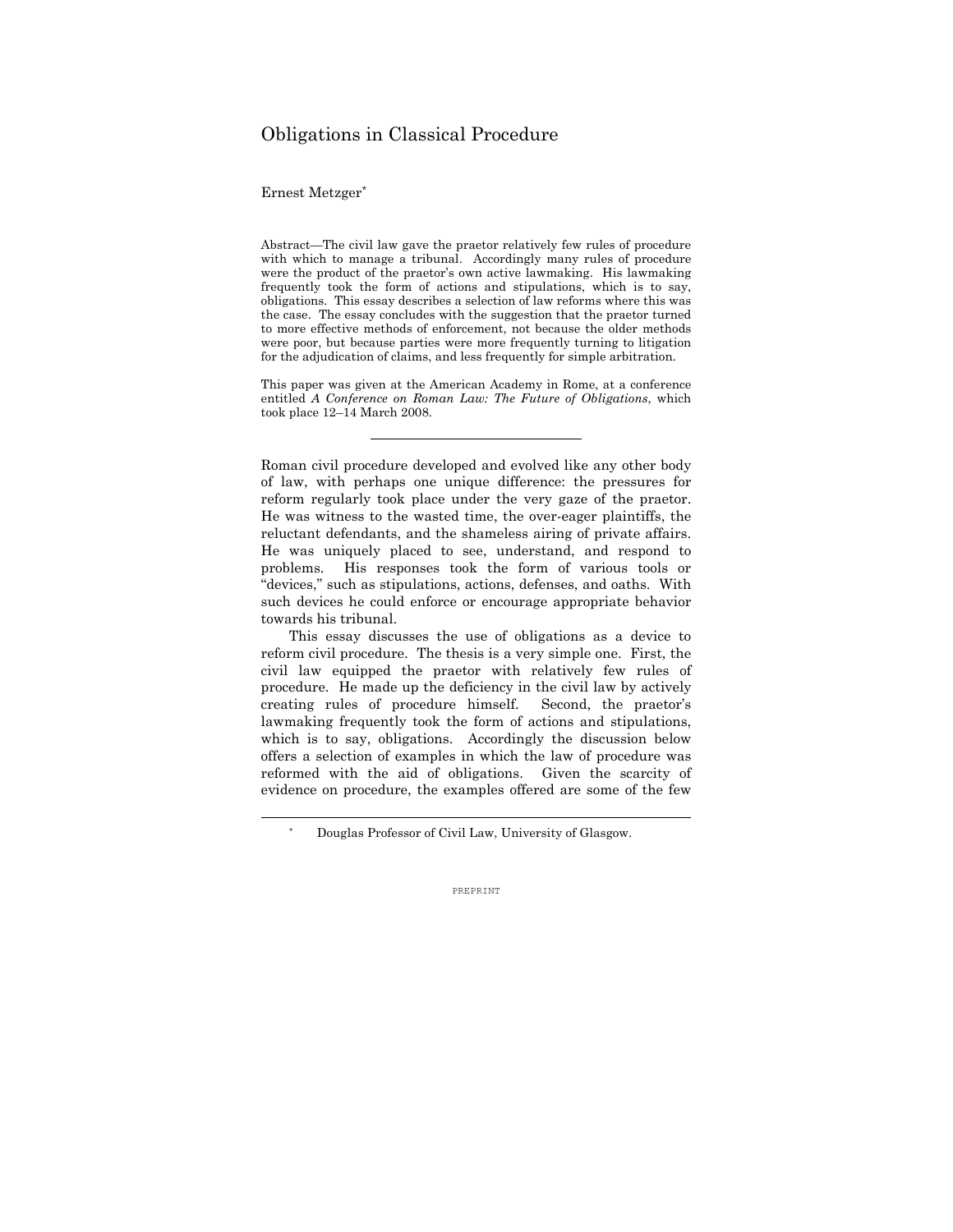#### 2 Ernest Metzger

in which both the earlier state of the law, and the "remedial" obligation, are discernible to us. The discussion closes with a few comments on the usefulness of obligations as against other devices.

## *Foreword on the law of procedure*

This exercise — isolating obligations within the law of procedure — rests on the mild anachronism that classical Roman law contained a "law of procedure." In the modern day we speak of a law of procedure simply because it suits us to set apart rules that deal with litigation. We do so for the benefit of practitioners, or as an aid to law reform, or for developing principles.<sup>1</sup> None of these were priorities for the Romans.<sup>2</sup> We are also more comfortable, than the classics at least, with the notion of abstract rights that exist separately from the machinery of justice;<sup>3</sup> wherever the two are still engaged, it is harder to find a law of procedure.

 Yet even without a law of procedure, the praetor knew perfectly well that tribunals needed to be managed, that litigants misbehaved, and that rules and devices could help to avoid disruption. This is why it makes sense to discuss how the praetor responded to procedural problems, notwithstanding the absence of a law of procedure. Admittedly, using modern categories tends to make discussions like the present one somewhat artificial. For example, the penal stipulations described by Gaius in *Institutes* 4.171 are treated below as procedural, because they were intended to discourage vexatious litigation. These stipulations are not so different in formulation from the (non-procedural) *actio depensi*, which gave an *actio in duplum* to a surety who was not reimbursed by the principal debtor within six months.4 But there is no error of anachronism in calling the one procedural and the other non-procedural, unless we allow ourself to believe that the praetor, in carrying out his reforms, was prompted to do so by peculiarly modern motives or priorities.5 It would be wrong, for

<sup>1</sup> On the last of these, see Kaser 1996, 8-11; Seidl 1971, 162-67. 2 The Romans themselves did not cultivate a law of procedure.

Book 4 of Gaius' *Institutes*, though lucid and informative on procedure, is not a systematic work. It was not until the twelfth century that systematic study of procedure based on Roman law began. Van Caenegem 1973, 11, 16-17.<br><sup>3</sup> See Metzger 1998, 214-17, and more thoughtfully, Donahue

<sup>2001, 1:506-35;</sup> Jolowicz 1957, 66-81. 4 G.3.127; 4.9; *Pauli Sententiae* 1.19.1. 5 See Hoetink 1955, 10. See also note 41 below and accompanying

text.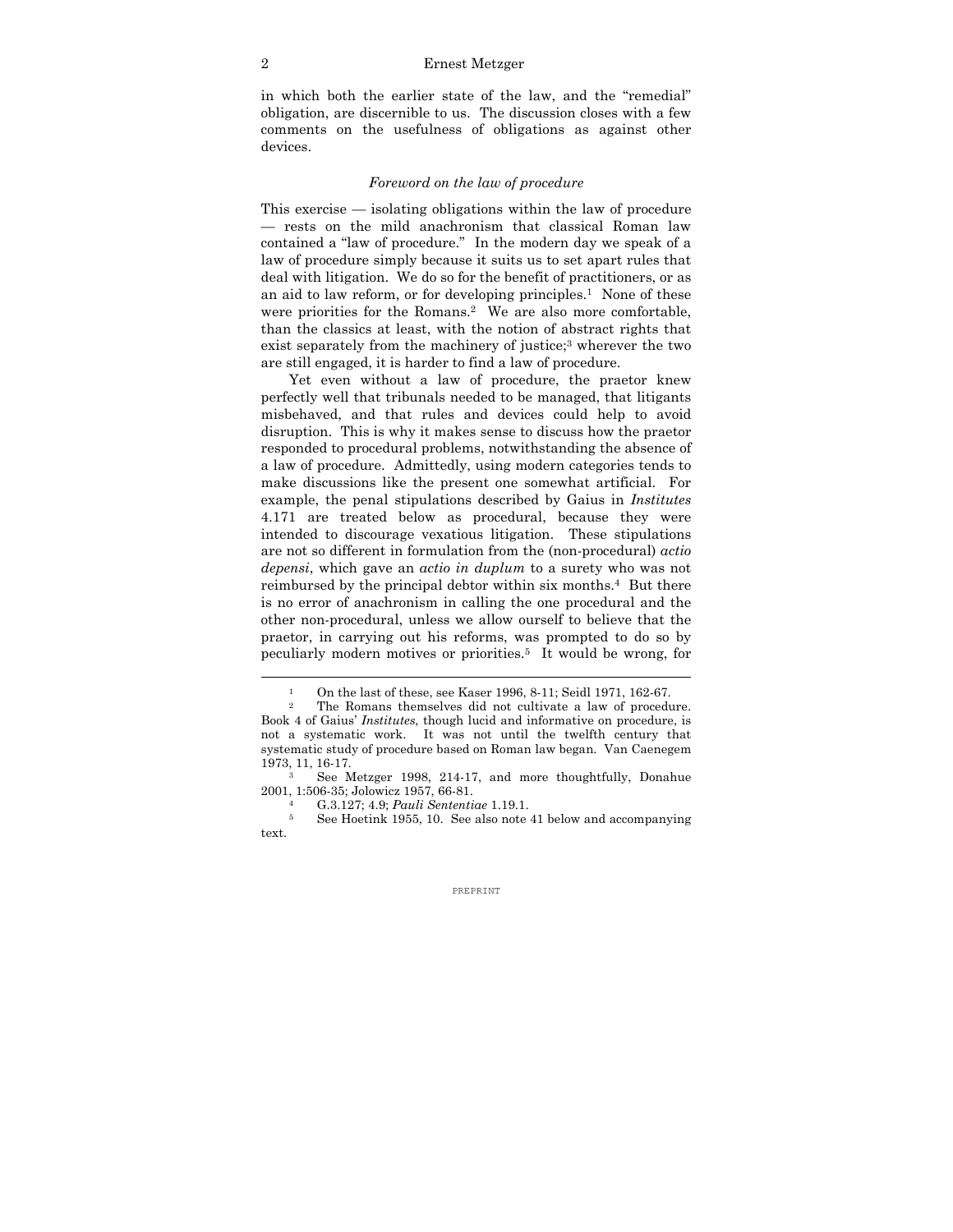example, to assume that the praetor reformed the law in order to make it more systematic, or to champion some principle of modern procedural law. But there is none of this sort of anachronism in this essay. To the contrary, this essay suggests that the praetor reformed the law in response to the changing character of Roman litigation.

#### *Summons*

From at least the time of the Twelve Tables, and through the period of the classical law, a plaintiff brought his opponent to the praetor by *in ius vocatio*. Generally speaking, it served as the commencement of the lawsuit, though in practice a defendant might first learn of the suit through *editio actionis*, 6 and stubborn defendants might require more than one *vocatio*. 7 The civil law machinery was very rudimentary.8 The summons itself was a purely private affair; a person who had a grievance against another person was responsible for bringing that person to the praetor. Force could be used, but there are doubts whether any amount of force could ensure the defendant's presence in every case.9 The law required the defendant either to come immediately, or to offer a so-called *vindex* in his place. If he offered a *vindex*, then the *vindex* was responsible for bringing him before the magistrate at some time in the future.10

 The main shortcoming in the summons procedure is the lack of any means, in the last resort, for compelling a defendant to come *in ius*. Loosely speaking, a defendant's participation at this stage was voluntary.11 Hence the praetor stepped in to innovate,

 $\overline{a}$ 

bankruptcy against any defendant who hid himself away or who was

 $\frac{6}{7}$  See Kaser 1996, 220.

<sup>7</sup> See Horace, *Satire* 1.9; Cic. *Quinct*. 61. The second is a somewhat more involved example, where the plaintiff has changed his strategy after the lawsuit had been alive for some time; he summons the defendant's procurator *in ius* in order to lodge a different claim. See Metzger 2005, 36-43.<br><sup>8</sup> XII Tab. 1.1–4. The full sources for modern reconstructions of

these provisions are given in Crawford 1996, 2:584–90.<br><sup>9</sup> See the extended discussion in Kelly 1966, 6–12.

<sup>10</sup> This, at least, is believed to be the duty of the *vindex*. See Kaser 1996, 66, 224, and the literature cited in Domingo 1993, 56 n.140. The difficult text is D.2.4.22.1 (Gaius 1 *leg. duo. tab*.), which suggests a wider role for the *vindex*. On the other hand, the sources make it clear that certain defendants were obliged to put forward a sufficiently wealthy *vindex*. See XII Tab. 1.4 and the authorities cited in Crawford 1996, 2:588-89; D.2.6.1 (Paul 1 *ed*.) (interpolated). 11 In the classical procedure, there was a threat of *missio* and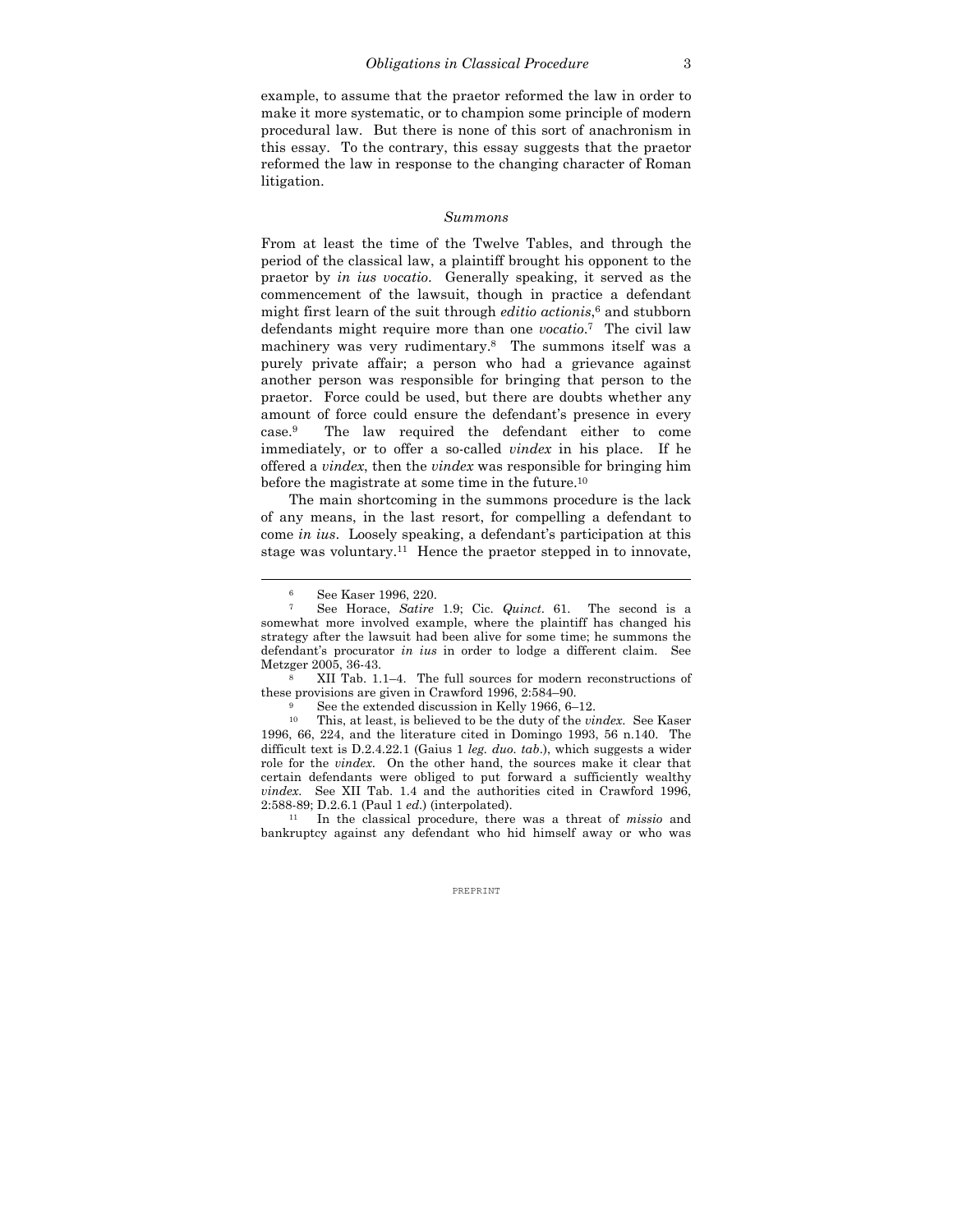#### 4 Ernest Metzger

and did so with the help of obligations. He created an *actio in factum*, a so-called action on the facts, which he offered to grant against a defendant who neither came when summoned, nor gave a *vindex* to vouch for his future appearance. If the action were successful, the defendant would pay the plaintiff under some unknown formula. Our source is Gaius:

Gaius, *Institutes* 4.46. Ceterae quoque formulae quae sub titulo "de in ius vocando" propositae sunt, in factum conceptae sunt, velut adversus eum qui in ius vocatus neque venerit neque vindicem dederit.

The other *formulae* published under the title "de in ius vocando" are also framed on the facts, as for instance the formula granted against one who, summoned *in ius*, neither comes nor gives a *vindex*.

The action achieved two goals. The first is the rather obvious, procedural goal of encouraging appropriate behavior towards the tribunal. The second is remedial: the action created a debt between the plaintiff and the defendant. This was an acknowledgment that, if the defendant did not come when summoned, the plaintiff was the one who directly suffered. In this respect it was superior to a remedy that would punish the recalcitrant party without recognizing the plaintiff's loss in the matter.<sup>12</sup>

This remedial goal is worth remarking, particularly because this action has been criticized as ineffective, requiring as it does a second *in ius vocatio* with no more guarantee of success than the

*causa a competenti iudice multa pro iurisdictione iudicis damnabitur: rusticitati enim hominis parcendum erit: item si nihil intersit actoris eo tempore in ius adversarium venisse, remittit praetor poenam, puta quia feriatus dies fuit*. Ignoring interpolations, the text describes the powers of municipal magistrates to fine certain *vocati*, at least where real harm is done by their delays.

adjudged "absent and undefended." See D.42.4.7.1 (Ulpian 59 *ed*.); G.3.78; Lenel 1927, tit. 38. Kaser is confident on the point that this edict (or edicts) applied to a defendant resisting summons. See Kaser 1996, 222; cf. Kelly 1966, 10–11. This interpretation rests very substantially on a series of events recounted in Cicero, *pro Quinctio*, where Cicero's client has himself had his goods seized and where, according to a widely held view, the "absence" took place before any proceedings had been initiated. I have argued, to the contrary, that *missio* there took place after a compulsory order to reappear had been ignored by Cicero's client or his client's erstwhile procurator. Metzger 2005, 30–38, 163–66. With this essential piece of evidence removed, there is a serious question whether these remedies were available against defendants who resisted summons. On the powers of municipal magistrates to exact a fine for failing to appear when summoned, see below note 12.<br><sup>12</sup> See D.2.5.2.1 (Paul 1 *ed.*): *Si quis in ius vocatus non ierit, ex*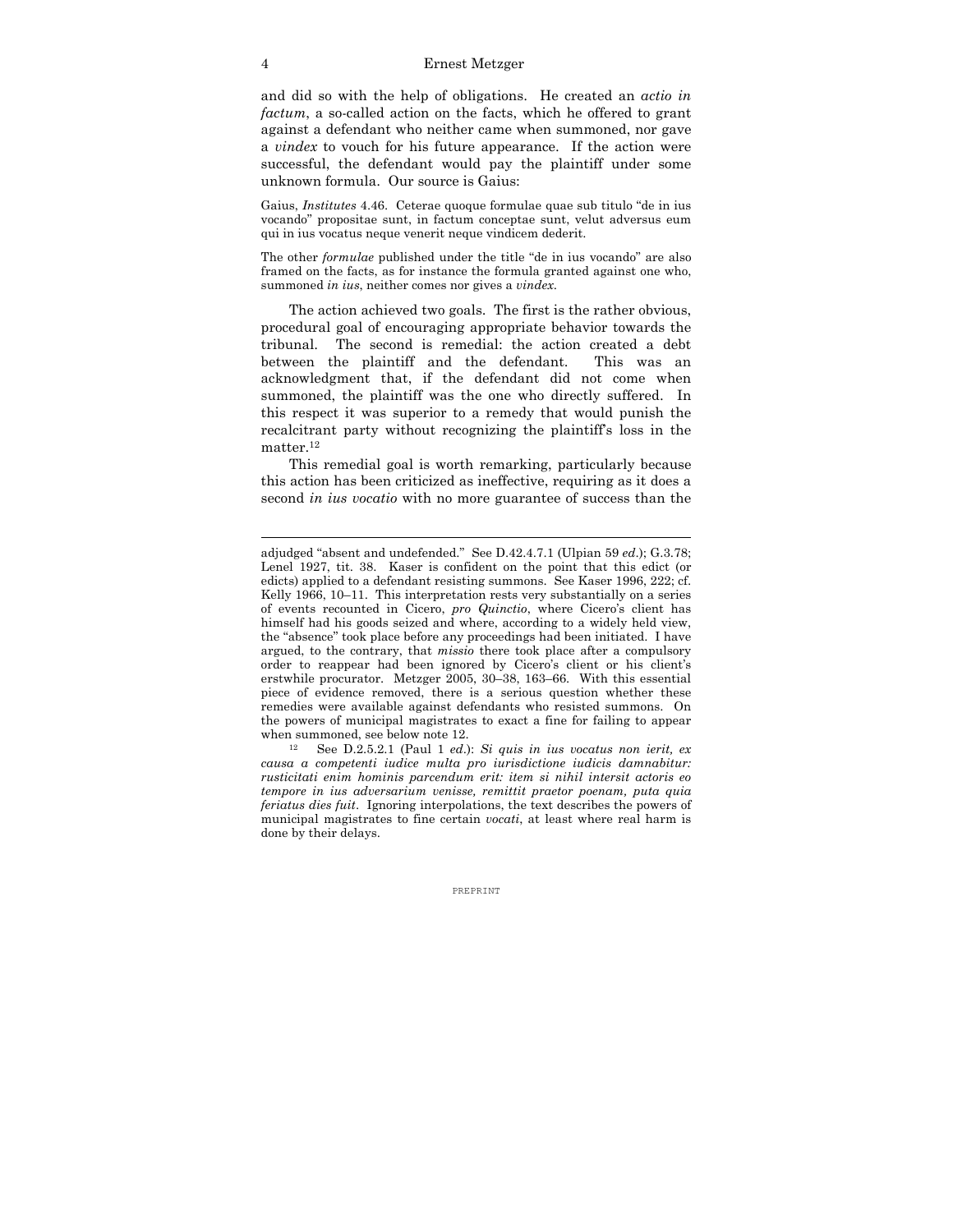first.<sup>13</sup> Yet there is a significant advantage in creating a debt between plaintiff and defendant in circumstances like these. Some defendants, we suppose, are motivated by a specific desire to "run out the clock" or otherwise gain a permanent victory by delaying an action until it can no longer be brought. For example, there were advantages to a would-be usucaptor in delaying an action; some delictual actions did not survive the death of the wrongdoer; and rules on limitations of actions might rob the plaintiff of any opportunity to sue.14 Hence to create a debt between plaintiff and defendant may have given the plaintiff a recovery that was not otherwise possible. It would serve (roughly speaking) as a kind of restitutionary remedy.

 The broader point is that the praetor innovated in order to make up for the shortcomings of the civil law in getting defendants to court. His innovation took the form of a threat to create a debt between the plaintiff and the defendant. He hoped to persuade the defendant to behave in the proper way.

## *Postponement*

In early Roman procedure, under the so-called *legis actio* procedure, it was sometimes necessary to postpone the proceedings before the praetor. A plaintiff would bring his defendant *in iure*, but they did not necessarily finish all their business on that day. Shortness of time was sometimes the cause; postponement was also an intrinsic feature of certain forms of action which observed periods of delay. In either event, the postponement created a problem: a defendant might be reluctant to return. To give some degree of security to the plaintiff, the defendant was sometimes required to provide a surety, called a *vas*, for his return. The sources are spotty, but it seems that the procedure operated as follows: the defendant put forward a person who would promise to produce the defendant at the necessary time. If that person, the *vas*, failed to produce the defendant, the plaintiff could proceed against the *vas*, and the *vas* could absolve himself by paying a sum.<sup>15</sup>

Varro, *de Lingua Latina* 6.74. Vas appellatus, qui pro altero vadimonium promittebat. Consuetudo erit, cum reus parum esset idoneus inceptis rebus, ut pro se alium daret.

The so-called *vas* was one who promised a bond for another person. It was

<sup>13</sup> See the discussion in Buti 1984, 296–98.

<sup>14</sup> See the authorities cited in Metzger 2005, 117–18.

<sup>15</sup> See generally Kaser 1996, 68–69.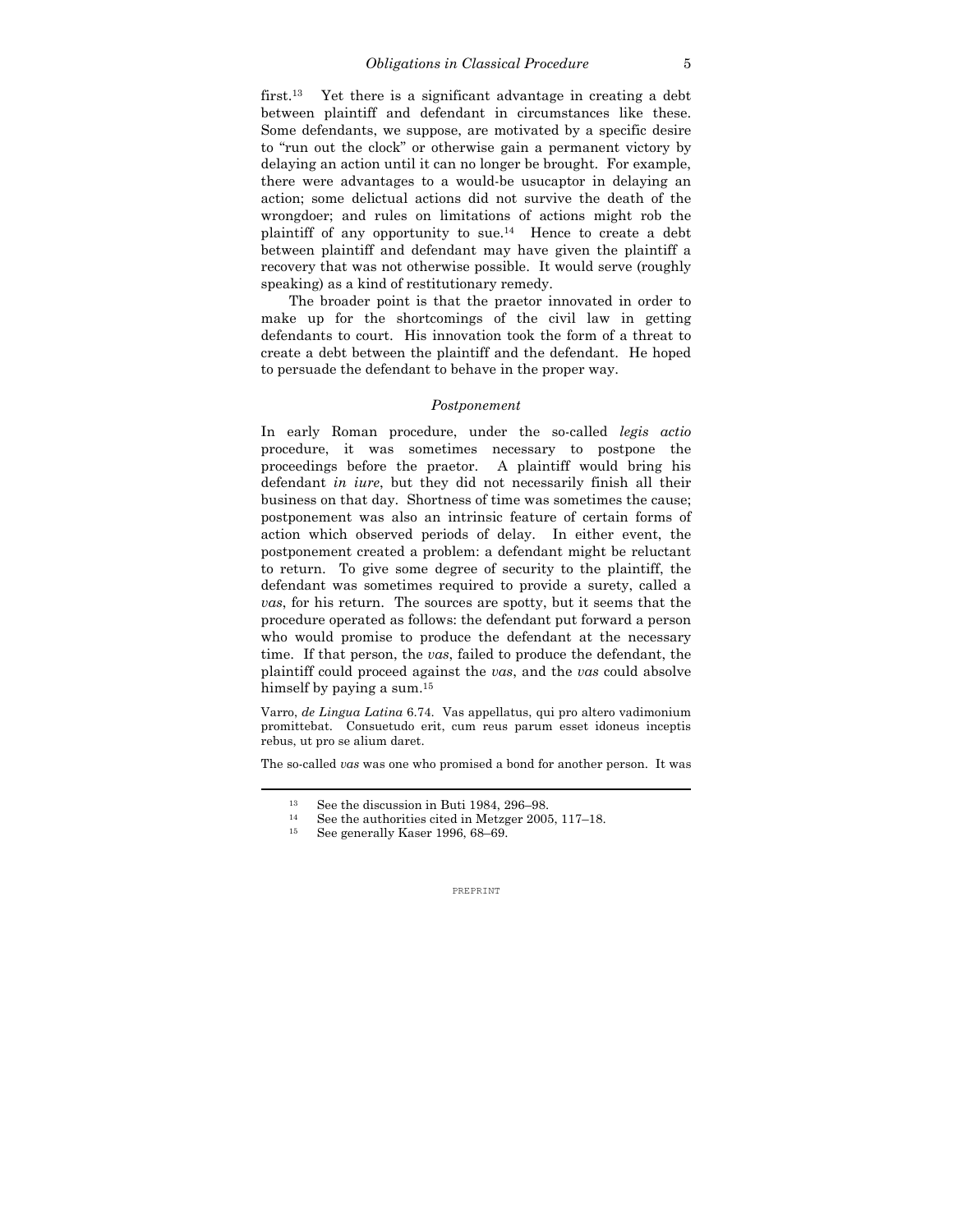the custom for a defendant to give another for himself when he was not sufficiently capable of managing his affairs.

There was also the person of the *subvas*; Aulus Gellius describes how, in his own time, both *vades* and *subvades* were unimportant as subjects of study. The observations are given through a supposed friend, one *ius civile callens*:

Aulus Gellius, *Noctes Atticae* 16.10.8. Sed enim cum . . . "vades" et "subvades" . . . evanuerint omnisque illa Duodecim Tabularum antiquitas, nisi in legis actionibus centumviralium causarum lege Aebutia lata consopita sit, studium scientiamque ego praestare debeo iuris et legum vocumque earum quibus utimur.

But frankly since "vades" and "subvades" have disappeared and all those fossils of the Twelve Tables have been laid to rest (except for the *legis actiones* which the *lex Aebutia* preserved for centumviral cases), I ought to apply my attention and knowledge to the law and statutes (and their terms) still in use.

The role of the *subvas* is unknown. Livy's description of multiple *vades*, each bound to a fixed sum,<sup>16</sup> suggests the possibility that some *vades* were reliable sureties only up to some (assessed?) ceiling; these may be the *subvades* Gellius speaks of. Therefore some defendants were perhaps obliged to put forward several *subvades* in order to cover their liability fully.17

 It is difficult to criticize this institution confidently as we know so little about it, though one particular shortcoming is clear enough: security for reappearance required the participation of a third party, and this was undoubtedly awkward at times. The defendant had to find one or more individuals under pressures of time. Those individuals whom he found might be challenged as persons without sufficient property. It could be time consuming to discover the true state of affairs and, if necessary, locate another individual.

 The reform of the law on postponements was effected by both statute (as Gellius notes) and praetorian intervention. At some unknown time, the praetor adopted the practice of ordering litigants to perform stipulations-and-promises with one another. These were the so-called praetorian stipulations. They were a diverse group of transactions, including *vadimonium* (a stipulation to appear), *cautio damni infecti* (a stipulation against impending damage), *operis novi nuntiatio* (a stipulation for

<sup>16</sup> Livy 3.13.8: *Vades dari placuit; unum vadem tribus milibus aeris obligarunt*. 17 This is of course guesswork. Other suggestion are offered in

Kaser (note 1), 68 n.39.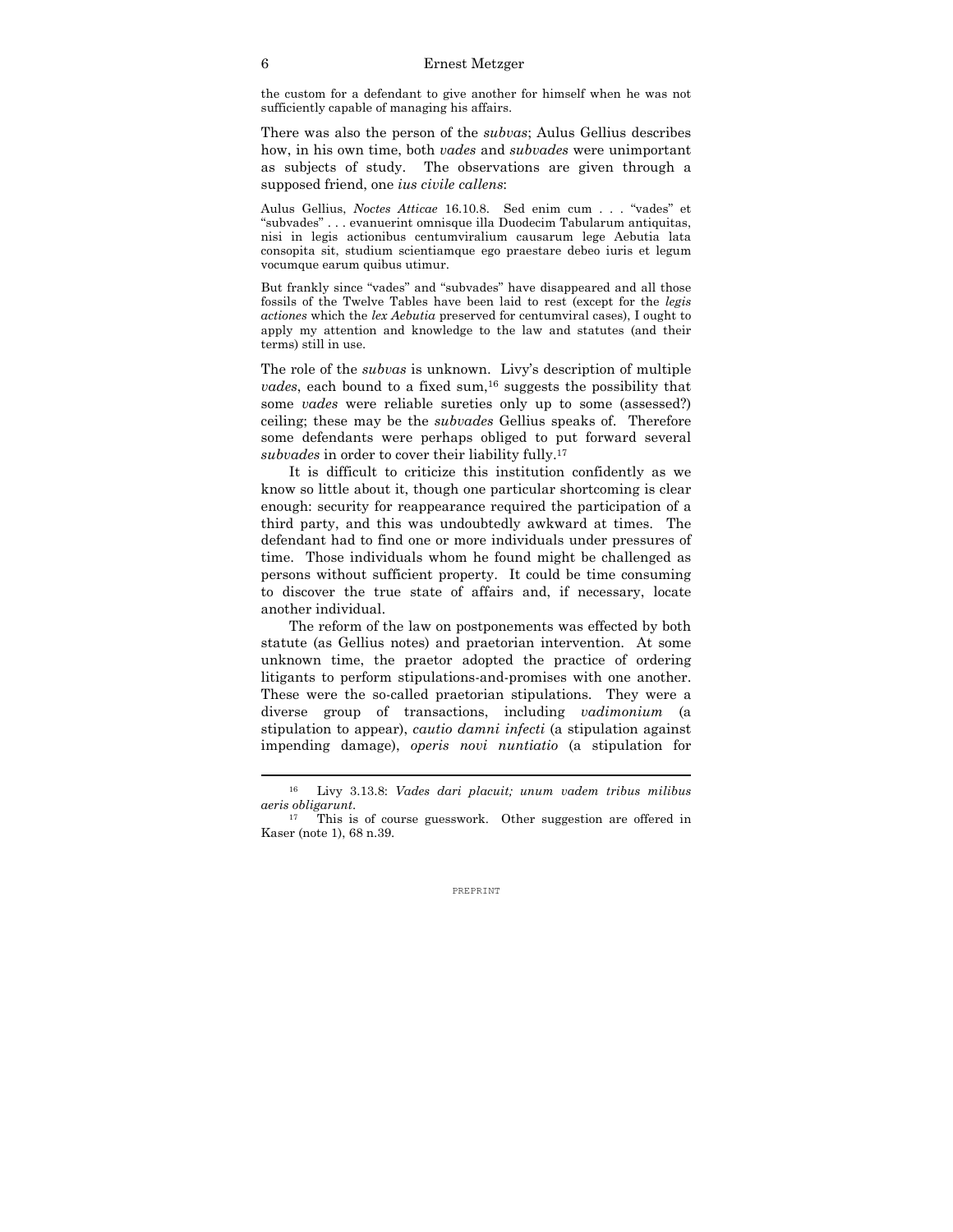assurance from a neighbor who contemplates a threatening work), and others. The meaning of "stipulatio praetoria" and its classifications are disputed, for what the matter is worth.18 So far as postponements are concerned, the introduction of praetorian stipulations, and the disappearance of *vades* with the *lex Aebutia* (late 2nd century BC), were enormous improvements: it was no longer necessary for a defendant to find suitable *vades*. He could serve as his own surety by using *vadimonium*. 19

 The substance (though not the words) of the praetorian edict on *vadimonium* is preserved in Gaius.20 At the center of every *vadimonium* was a simple stipulation-and-promise to reappear (e.g., *Spondesne* [*in diem loco hora*] *te sisti? Spondeo*), but the edict specified various cases in which the transaction could be enhanced to give additional assurance to the plaintiff. Most of the alternatives offered in the edict did not require a surety, and indeed the examples that survive to us in documents have no surety.<sup>21</sup> The typical stipulation was "double-barreled": the plaintiff demanded, first, an unconditional promise to appear, and second, a conditional promise to pay a sum of money to him in the event the promisor (the defendant or his representative $^{22}$ ) did not appear as promised. The sting was in the debt, but only if the promisor failed to appear.

 The advantages of the new procedure over the use of *vades* are quite clear. No third person had to be found; the person from whom the plaintiff needed assurances was already present. Also, there was very little to argue about on the day of postponement: the new procedure put off most opportunities for disagreement until the defendant's absence actually put those disagreements in

<sup>18</sup> See especially Giomaro 1983, 4:413-440. Two groups of texts classify the stipulations in different ways, D.45.1.5 pr. (Pomponius 26 *Sab*.) and J.3.18 pr. on the one hand, and D.46.5.1 (Ulpian 70 *ed*.) on the other. 19 D.46.5.1 pr., 3 (Ulpian 70 *ed*.): *Praetoriarum stipulationum tres* 

*videntur esse species, iudiciales cautionales communes*. . . . 3. *Communes* 

*sunt stipulationes quae fiunt iudicio sistendi* [sc. *vadimonii*] *causa*. 20 G.4.184–187. The contents of the edict are considered in detail in Metzger 2005, 68–94.<br><sup>21</sup> The documents are listed as numbers 9 to 27 and 33 to 37 in

Metzger 2005, appendix. 22 The promisor might be the defendant himself, his *procurator*, or

his *cognitor*. Cicero's speech for Publius Quinctius gives an example of a promise by a *procurator*. See Cic. *Quinct*. 57 with the discussion in Metzger 2005, 33–34. A settlement agreement from Puteoli, dated AD 48, gives an example of a promise by a *cognitor*: TPSulp. 27. One suspects that the use of representatives, allowed in the new formulary procedure, was a strong inducement to abandon the use of *vades*.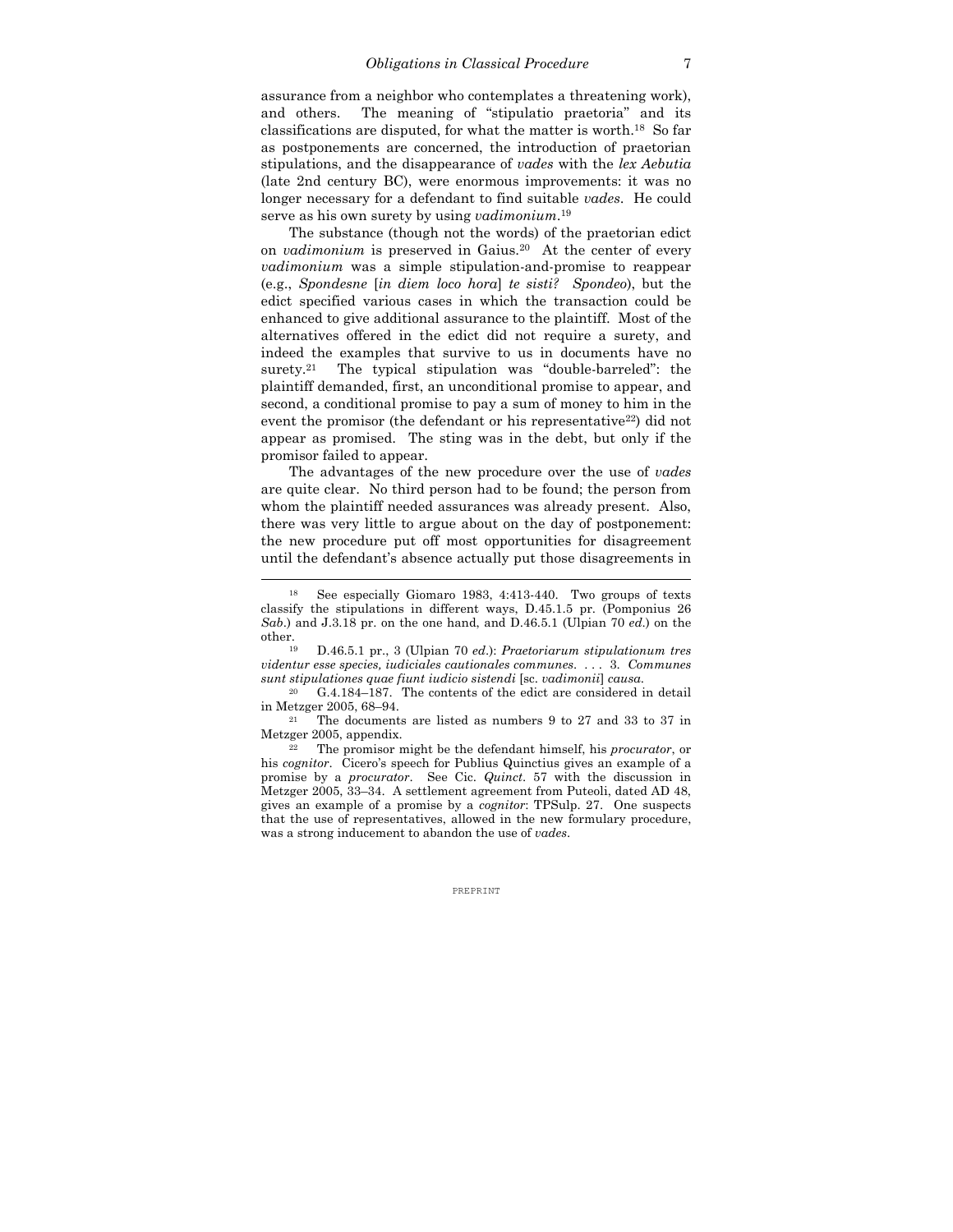#### 8 Ernest Metzger

issue.23 Last, the breach of a duty to appear — formerly resolved in a roundabout way through the *vades* — was reduced to a simple action for debt. There is a strong resemblance to the *actio in factum* described above, brought against a defendant who failed to come or give a *vindex*. Here again, the praetor threatened to create a debt between the parties in the event one party did not obey, and hoped that the threat alone would persuade the defendant to behave in the proper way.

# *Vexatious litigation*

The third example concerns claims for *certa pecunia* and, in particular, vexatious litigation over *certa pecunia*. 24 There are times when a defendant clearly has no warrant denying that he owes the debt, and similarly there are times when a plaintiff clearly has no warrant demanding the debt. For such cases there were two early and not wholly effective remedies. One was found in the *legis actio per condictionem*, from the third century BC.25 This form of action, established by two statutes, for *certa pecunia* and *certa res* respectively,<sup>26</sup> created a thirty-day period of reflection between the defendant's denial of the debt and the trial. A second remedy, perhaps introduced at the same time, gave the parties the opportunity to avoid litigation by using oaths. There are a few references in Plautus that serve to show how these oaths were used near to the time of their introduction.27 We are better informed about the uses of these oaths in the late classical law, and there is some danger in projecting the rules backwards, but the following appears to be the usual course of events in Plautus' time.28

- 
- 

<sup>23</sup> One opportunity for disagreement remained: the amount of the sum to be paid as a penalty if the promisor does not return. Ulpian describes how the praetor deals with the charge of *calumnia* in putting the stipulation. D.46.5.1.9 (Ulpian 77 *ed*.): *Quod si sit aliqua controversia, ut puta si dicatur per calumniam desiderari, ut stipulatio interponatur, ipse praetor debet super ea re summatim cognoscere et cautum iubere aut denegare*. In other words, the reforms brought by praetorian stipulations streamlined the process of postponements, but the problem of the plaintiff's "exposure" remained.<br>
<sup>24</sup> For the discussion immediately below, see Liebs 1986, 164–65.<br>
<sup>25</sup> C<sub>4</sub> 17<sup>h</sup>

<sup>&</sup>lt;sup>25</sup> G.4.17b.<br><sup>26</sup> The lege

<sup>&</sup>lt;sup>26</sup> The *leges Silia* and *Calpurnia*: G.4.19.<br><sup>27</sup> See note 29 *below*.<br><sup>28</sup> Digest 12.2 treats several categories of oath, most pertinently the voluntary *iusiurandum*, treated in Ulpian 22 and Paul 18, *ad edictum*, and the compulsory *iusiurandum*, treated in Ulpian 26 and Paul 28, *ad edictum*. The compulsory oath, permitted in a restricted number of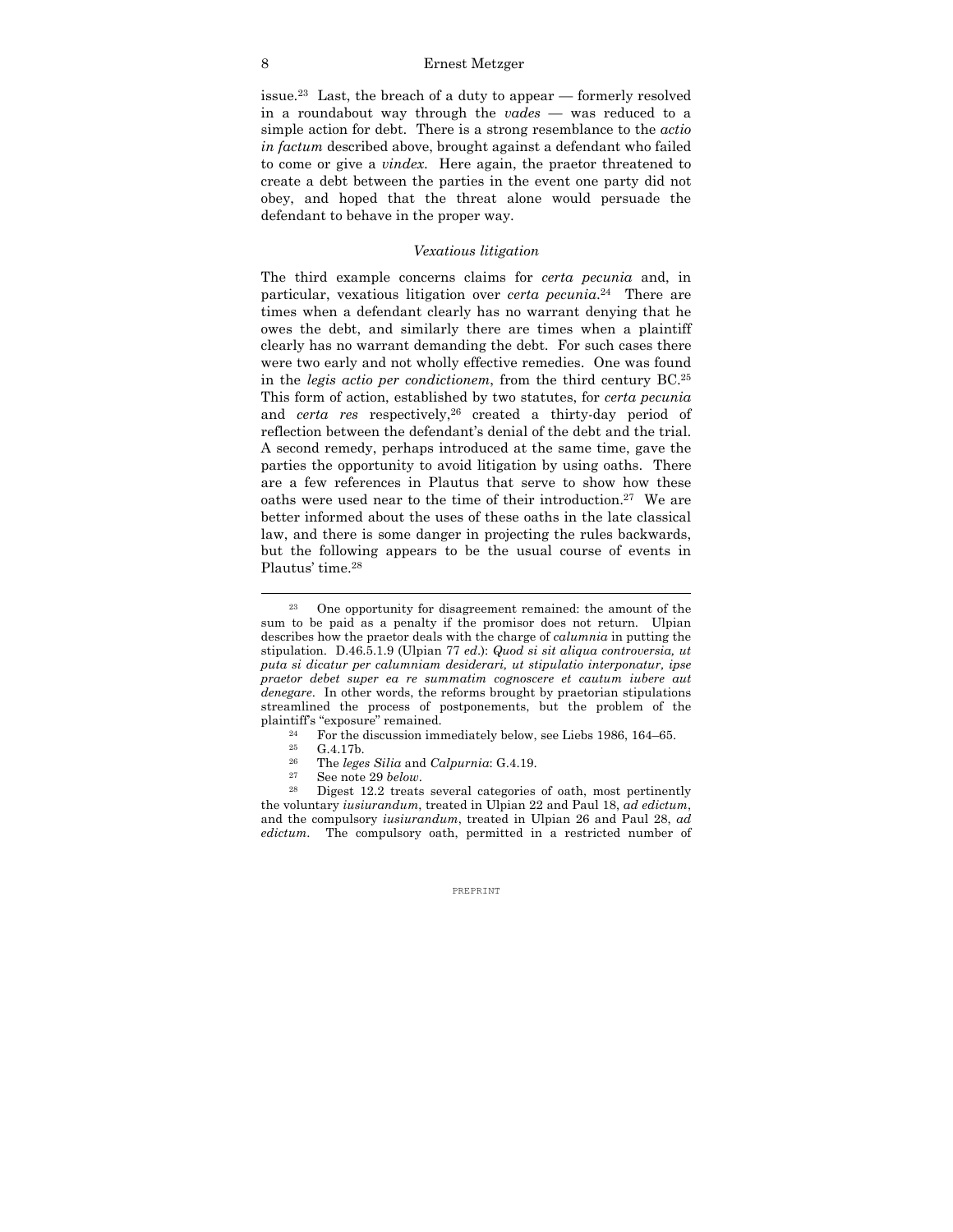The defendant is in court before the praetor. If the defendant denies that he owes the debt to the plaintiff, the plaintiff may elect to ask the defendant whether he would deny the debt on oath. If the defendant denies the debt on oath, the debt is absolved. If the defendant declines to deny on oath, he is condemned. The defendant also had the further choice of asking the plaintiff to affirm the debt on oath. A plaintiff who affirms on oath would obtain a condemnation against the defendant. A plaintiff who declines to take the oath is nonsuited.

The oath procedure puts the matter of vexatious suits squarely into the hands of the parties, and in particular the plaintiff. A plaintiff could choose to end the litigation, one way or the other, by electing to put the defendant to an oath. If he trusted the defendant to act with propriety, he would give the defendant that choice. But if he misjudged the honesty of the defendant, he lost the action. The figure of the defendant who abjures dishonestly was familiar to Plautus' audience:29

Plautus, *Rudens* 13-20. [Arcturus:] Qui falsas litis falsis testimoniis / petunt quique in iure abiurant pecuniam, / eorum referimus nomina exscripta ad Iovem; / cotidie ille scit quis hic quaerat malum: / qui hic litem apisci postulant peiurio / mali, res falsas qui impetrant apud iudicem, / iterum ille eam rem iudicatam iudicat; / maiore multa multat quam litem auferunt.

Those who use false witnesses to bring false cases, those who swear away what they owe: their names are taken down and brought to Jupiter; He has a daily update on those who do evil here: when those here expect to win a case by perjury or get a trial on a false claim, he reopens the case; he exacts a penalty greater than the spoils of litigation.

The oath system, as this passage suggests, did not solve the problem of vexatious litigation in debt actions, doubtless because debtors had nothing to lose by denying the debt on oath, at least so far as liability was concerned. This was therefore an area ripe for innovation. At some unknown time, and the time is very much disputed,30 the praetor innovated with the help of so-called penal stipulations. There are a generous number of sources for the practice, some recently discovered, 31 but Gaius gives a textbook

actions including actions for *certa pecunia*, is the more probable successor to the early practice of oath-tendering attested in Plautus. For details of the compulsory oath, with literature, see Kaser 1996, 268–69.<br><sup>29</sup> See also *Persa* 478; *Curculio* 496.<br><sup>30</sup> See Liebs 1986, 165 n.9.<br><sup>30</sup> See Liebs 1986, 165 n.9. See Liebs 1986.

The outstanding item of recent evidence is a document from Puteoli recording a formula seeking a debt and an additional one-third of the debt: TPSulp. 31. Two *vadimonia* from Puteoli, recently discovered,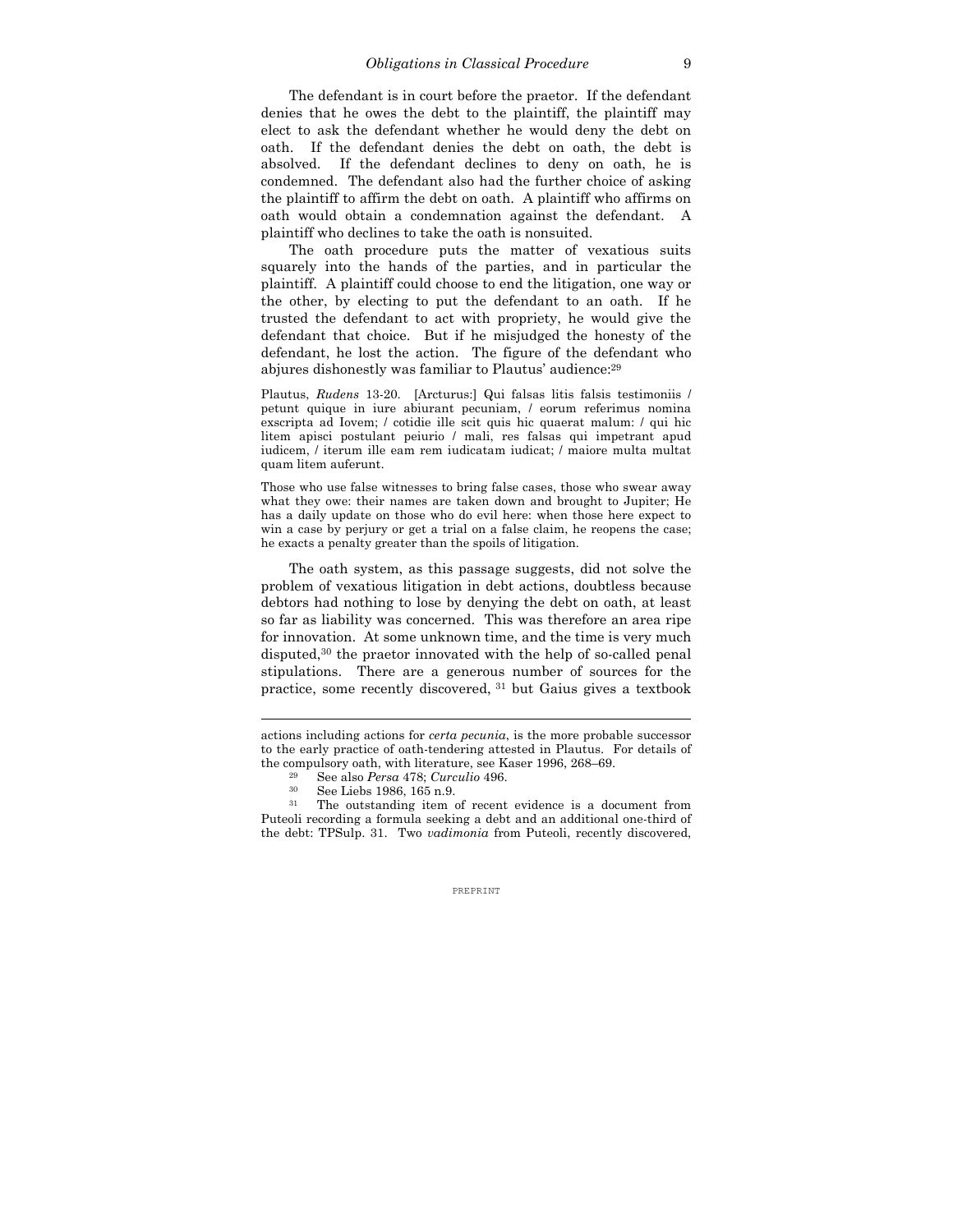description:

Gaius, *Institutes* 4.171. [Adversus infitiantes] ex quibusdam causis sponsionem facere permittitur, velut de pecunia certa credita et pecunia constituta, sed certae quidem creditae pecuniae tertiae partis, constitutae vero pecuniae partis dimidiae.

In certain cases an opponent is permitted to make a *sponsio* against those who deny liability, such as cases for *certa pecunia* and *pecunia constituta*, though in *certa pecunia* the *sponsio* is for one-third, while in *pecunia constituta* the *sponsio* is for one-half.

What Gaius describes are somewhat ruthless but effective devices for keeping meritless debt cases out of litigation.32 A meritless defense in a suit for *certa pecunia* would be discouraged by the socalled *sponsio tertiae partis*. The praetor would allow the plaintiff to stipulate to the defendant in words something like the following:33

Spondesne si secundum me iudicatum erit, tertiam partem pecuniae quae petetur dare?

If judgment [in the debt action] is in my favor, do you promise to give me an additional one-third of what I am seeking?

There was also a companion stipulation, the *restipulatio tertiae partis*, with which the defendant made a corresponding challenge to the plaintiff.34 A wise litigant would know better than to press or contest a claim vexatiously in a suit where a penal stipulation had been permitted.

 This final example, on vexatious litigation, is similar to the two examples discussed above. The praetor lacked the means to force the litigants behave, and therefore created a procedural device that encouraged the behavior he desired. The device he chose was the threat to impose a debt on the misbehaving litigant.

record promises to pay two sums, the first sum being one-third of the second: TPSulp. 1 bis and 7, both from AD 40. It is possible that the defendants in those lawsuit were reluctant to appear on earlier occasions, and the plaintiff has now secured a penalty, to be paid if the defendant again does not appear, and refuses also to pay the judgment debt. Other sources: *lex Col. Gen. Iul*. c. 21; Cic. *Q. Rosc*. 10, 14. 32 Gaius speaks of suits both for *certa pecunia* and for *pecunia* 

*constituta*; the present discussion is concerned only with *certa pecunia*. Where the parties had agreed by stipulation to confirm an existing debt (*pecunia constituta*), to raise a meritless defense was a greater outrage

and attracted a greater penalty.<br><sup>33</sup> See Lenel 1927, 238; Mantovani 1999, 103.<br><sup>34</sup> G 4 13 4 180

G.4.13, 4.180.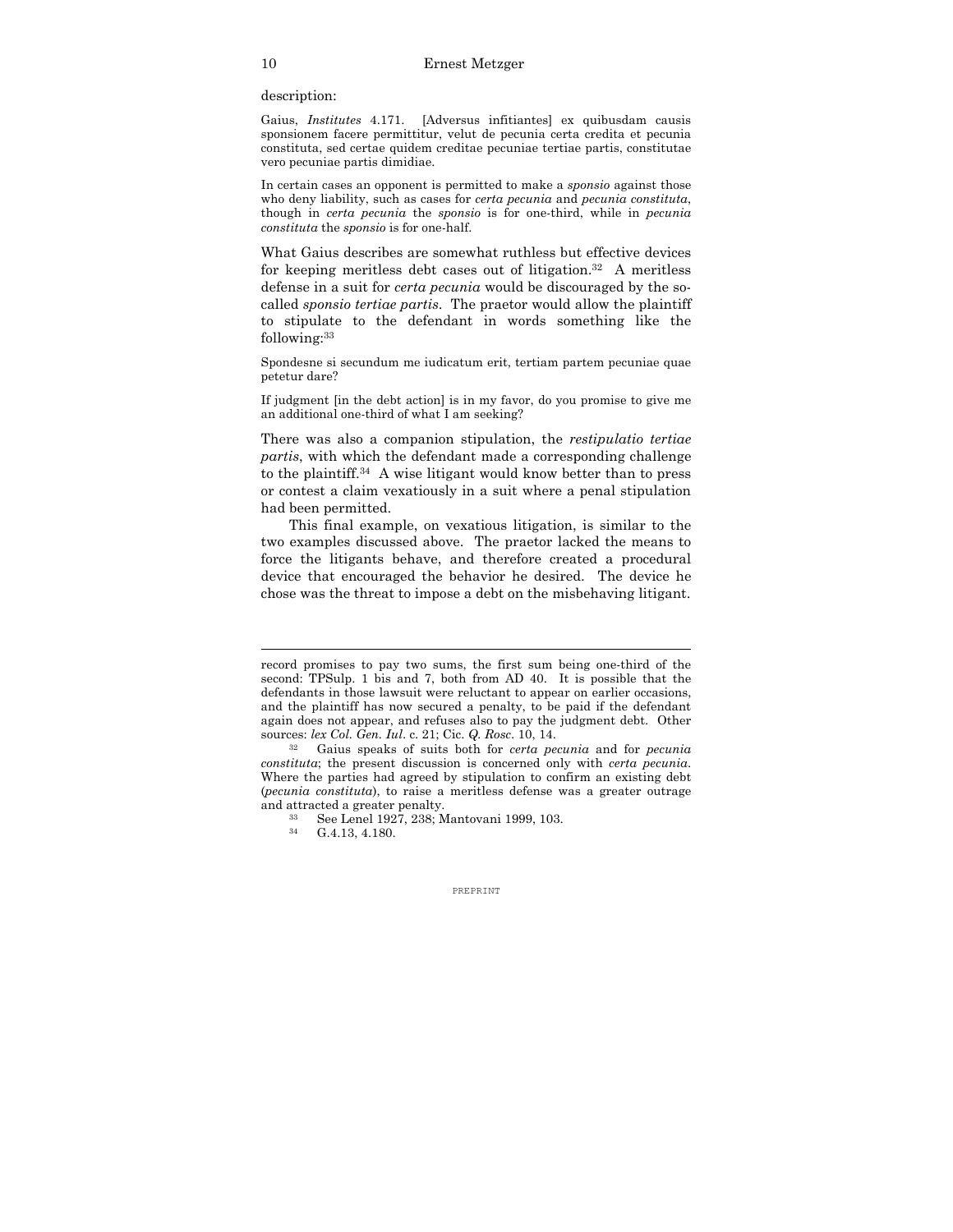#### *The novelty of using obligations in procedure*

To us, obligations might seem to be an easy and obvious choice of device for a praetor seeking to encourage appropriate behaviour. But there is reason to think it was a more novel choice than it seems. In private affairs, obligations are created with certain expectations. One or both parties actively hopes the obligation will come into existence and, if the obligation is conditional, one or both parties actively hopes the condition will be satisfied. Procedural obligations of the kind described above carry very different expectations: the obligation is not actively sought, and the satisfaction of the condition is usually something to be avoided.

 There is a rule of conditions that highlights this difference of expectations. If a condition fails as a result of the conduct of the party who would lose or be bound were the condition satisfied, the condition is treated as satisfied.35 This is the so-called "fictitious satisfaction rule." There is the well-known case of the seller who will sell his library to a certain buyer on the condition that the buyer secure from the local council a place to put the books. When the buyer fails to pursue the matter with the local council, Ulpian gives the opinion that the seller may sue "as if the condition were satisfied."36 This is an example from sale, but the rule operated in conditional stipulations as well;<sup>37</sup> apparently the *stricti iuris* nature of the contract was no hindrance. The point, however, is that the fictitious satisfaction rule could not possibly operate in any of the procedural obligations described above. No disapproval attaches to the frustration of a condition which, it was hoped, would not be satisfied in the first place.<sup>38</sup> Even in the case of penal stipulations for vexatious litigation, which very nearly fall within the letter of rule ("when through the act of the

<sup>35</sup> D.35.1.24 (Julian 55 *dig*.); D.50.17.161 (Ulpian 77 *ed*.). See Daube 1960, 271-96; Thomas 1966, 116-27; Zimmermann 1996, 729-31.<br><sup>36</sup> D.18.1.50 (Ulpian 11 ed.).<br><sup>37</sup> See the passages cited in note 35. Daube argues that, so far

See the passages cited in note 35. Daube argues that, so far as stipulations were concerned, the classical rule was confined to the case described by Julian and Ulpian: the promisor hinders the promisee from fulfilling the condition. Daube 1960, 274-76.<br><sup>38</sup> Oddly, the principal passages for the rule, cited in note 35, are

apparently part of a discussion of vadimonium. Daube argues that the fictitious satisfaction rule must have been brought in by way of contrast, since "helping a defendant to appear" could not possibly trigger the rule. Daube 1960, 280.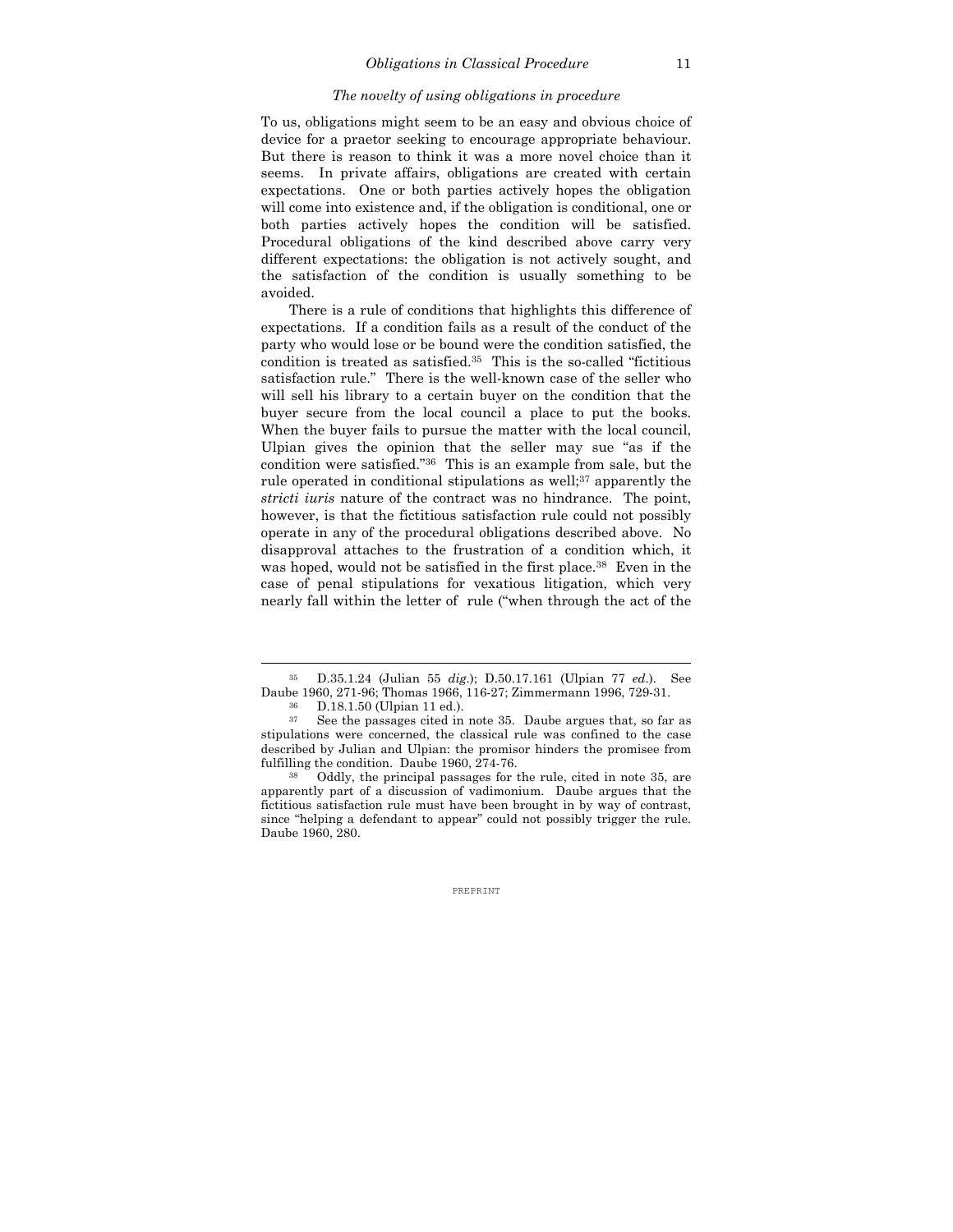promissor the promisee does not comply with the condition"39), application of the rule is unthinkable.

 These differences in character between the procedural obligations and their private equivalents suggest that the praetor's decision to use obligations was a less obvious choice than it might seem to us. Whether their introduction shocked or surprised litigants we can only guess.<sup>40</sup>

# *Reforming civil procedure*

The praetor actively reformed the law of procedure with the aid of several devices: obligations (in the form of stipulations and actions), but other devices as well, for example oaths, popular actions, and defenses. To understand the role of obligations in procedure, it would be desirable to know why, in some instances, obligations were chosen as an instrument of reform in preference to other devices. We can avoid an overambitious answer, but still chip away at the question, by citing the features that made obligations attractive to the praetor. First, it is very simple, as a matter of formulation, to attach a condition to an obligation. If the praetor's aim is to persuade a litigant to behave in a certain way, a conditional obligation gives him the behavior he desires, with the sting of the obligation being felt only if the litigant is foolish enough to satisfy the condition. Second, where the condition is satisfied, the remedy goes directly to the party who was injured by his opponent's misbehavior, rather than to the public treasury.

 Obligations were therefore used as a means of compulsion, but there is a risk here of oversimplifying the development of praetorian reforms. We could easily conclude that the early law did a poor job of compelling litigants to behave, and that the praetor rose to the occasion and found for himself the means to do so. But this conclusion has, at its root, a narrow and possibly anachronistic<sup>41</sup> view of the early law. It is a view that was

<sup>39</sup> These are the words of both D.35.1.24 (Julian 55 *dig*.) and D.50.17.161 (Ulpian 77 *ed*.). 40 Gaius in fact happens to mention the similarity between the

wager created by penal stipulations in his own day, and the wager created by certain early forms of action: Gaius, *Inst*. 4.13. The praetor's introduction of risks and wagers would, in any event, have shocked no one at all. 41 Following Hoetink, I would call this view genuinely

anachronistic, because it attributes modern motives or states-of-mind to the ancient actors. See note 5 above.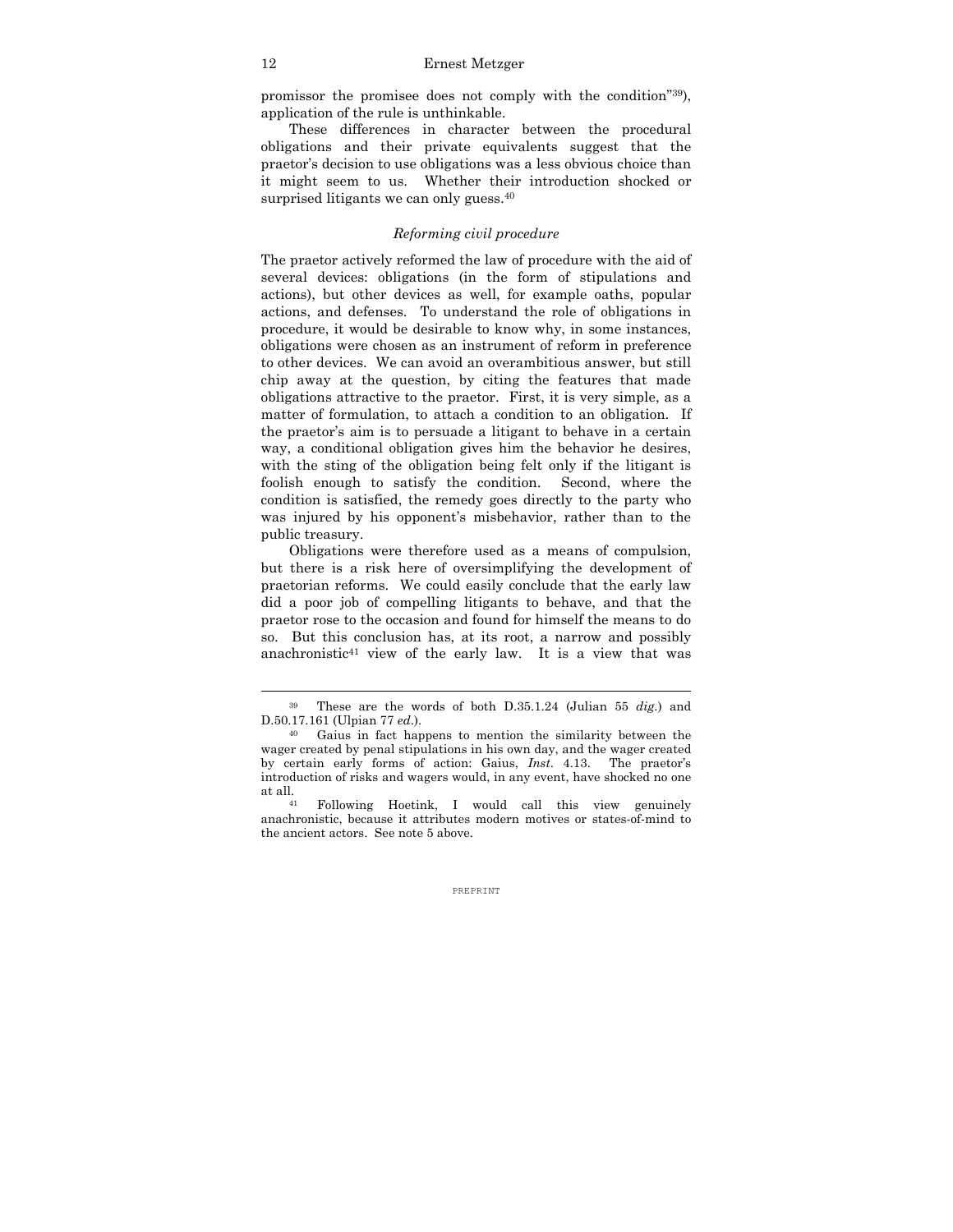championed some years ago by John Kelly.42 Very briefly, Kelly argued that state sanctions against reluctant litigants were noticeably weak from the time of the Twelve Tables through most of the classical law. Its weakness was especially evident in cases of summons and execution, where the outcome could depend substantially on the relative strengths of the contending parties. "[T]he average Roman lawsuit up to the mid-second century A.D. was one in which the plaintiff either commanded physical superiority over the defendant, or at least was a good match for him."<sup>43</sup> If Kelly is right, then praetorian reforms in the law of procedure will reduce to a simple story: the praetor perceived the weakness of the law and actively sought out new means of compulsion, among them conditional obligations. Is this the right story?

 Some years ago Geoffrey MacCormack criticized Kelly's account for reasons that are especially relevant to this essay.44 MacCormack argued that, in early Roman procedure, the praetor was less concerned with compelling obedience to rules, and more concerned with mediating and bringing about the settlement of disputes. This is not a thesis unique to MacCormack; his contribution is in showing how the system of dispute resolution evident in the Twelve Tables was peculiarly suited to the nature of early Roman society. At the time of the Twelve Tables, MacCormack says, a typical litigant would have had a whole series of ongoing connections and relationships with the person he was suing. The litigants might be connected by family or other kinship, and also be neighbors, and also be participants in various private and commercial transactions. So when a litigant presents himself to the praetor, the praetor's immediate and most pressing worry is not "how to resolve the claims in accordance with the law." It is instead, "how to avoid the disruption to the community which might be caused by these two parties falling out with one another." MacCormack is led to this conclusion by comparing early Rome with certain modern African communities. These modern communities and their systems of dispute resolution, in his opinion, resemble the communities of early Rome and the system of dispute resolution one finds in the Twelve Tables.<sup>45</sup>

We can expand what McCormack is saying. The central

<sup>42</sup> Kelly 1966, ch. 1 ("The Underlying Sanctions of Roman Litigation"), especially 4-20.<br> $^{43}$  Id. at 20.<br> $^{44}$  MecConmeck 1971

MacCormack 1971, 221-55.

<sup>45</sup> Id. at 225-54.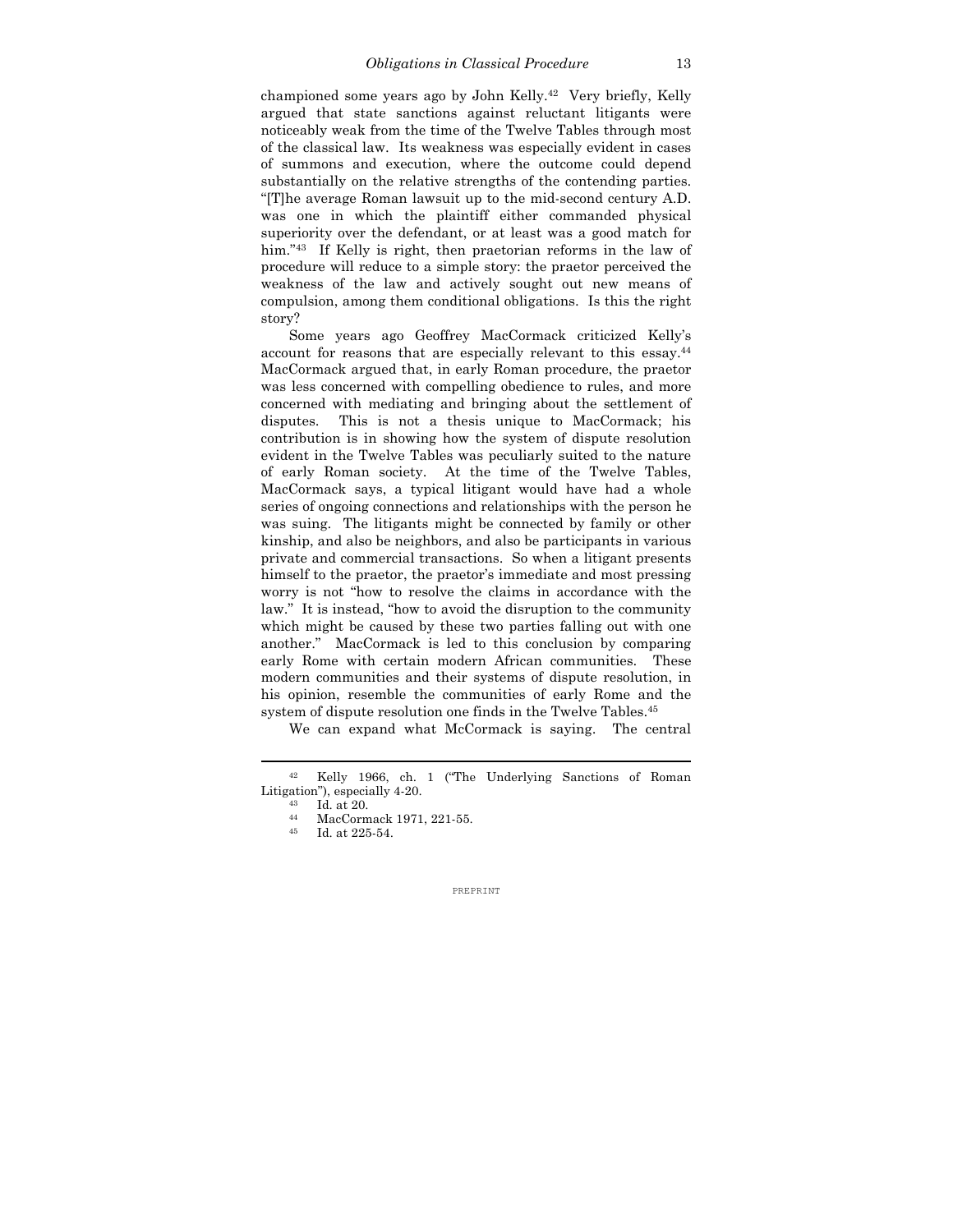mistake in Kelly's reading of the sources is his assumption that the praetor's first instinct, when presented with a dispute, was to parse the dispute into claims. From this, adjudication becomes important as a matter of course, leading Kelly to observe how the rules failed to funnel litigants efficiently through an adjudicative process. But in fact, to parse a dispute into claims is not a habit shared by all peoples at all times, and MacCormack is suggesting that in the early law the praetor, faced with a dispute, perceived instead a kind of "general falling out" on perhaps one or more indistinct matters. This is why his aim was to mediate and reconcile rather than compel one side to perform. If this was the true state of affairs in the early law, then what Kelly observed is true but not remarkable.

 We know that, in time, the praetor was moved to innovate, and he equipped himself with better rules of procedure, rules that the civil law had not provided. In equipping himself with rules of procedure, he turned repeatedly to obligations. In contrast to what came before, these obligations did an excellent job in funneling litigants through an adjudicative process. Kelly would say that the praetor was waking up to the realities of litigation. We might read it instead as a sign that Roman procedure was adjusting itself to a new, more adjudicative role.

# *Bibliography*

- Buti, I. 1984. *Il "praetor" e le formalità introduttive del processo formulare*. Naples: Jovene.
- Caenegem, R. C., van. 1973. *History of European Civil Procedure*. [*International Encyclopedia of Comparative Law* 16:2.] Tübingen: J. C. B. Mohr.
- Crawford, M., ed. 1996. *Roman Statutes*. London: Institute of Classical Studies. 2 vols.
- Daube, D. 1960. "Condition Prevented from Materializing." *Tijdschrift voor Rechtsgeschiedenis*, 28:271-96.
- Donahue, C. 2001. "Ius in the Subjective Sense in Roman Law: Reflections on Villey and Tierney." In: *A Ennio Cortese*. Edited D. Maffei. Rome: Il Cigno. 1:506-35.
- Domingo, R. 1993. *Estudios sobre el primer título del edicto pretorio*. Santiago de Compostela: Universidade de Santiago de Compostela.
- Giomaro, A. M. 1983. "Ulpiano e le 'stipulationes praetoriae'." In: *Studi in onore di Ardaldo Biscardi*. Milan: Cisalpino-La Goliardica. 4:413-440.
- Hoetink, H. R. 1955. "Les notions anachroniques dans